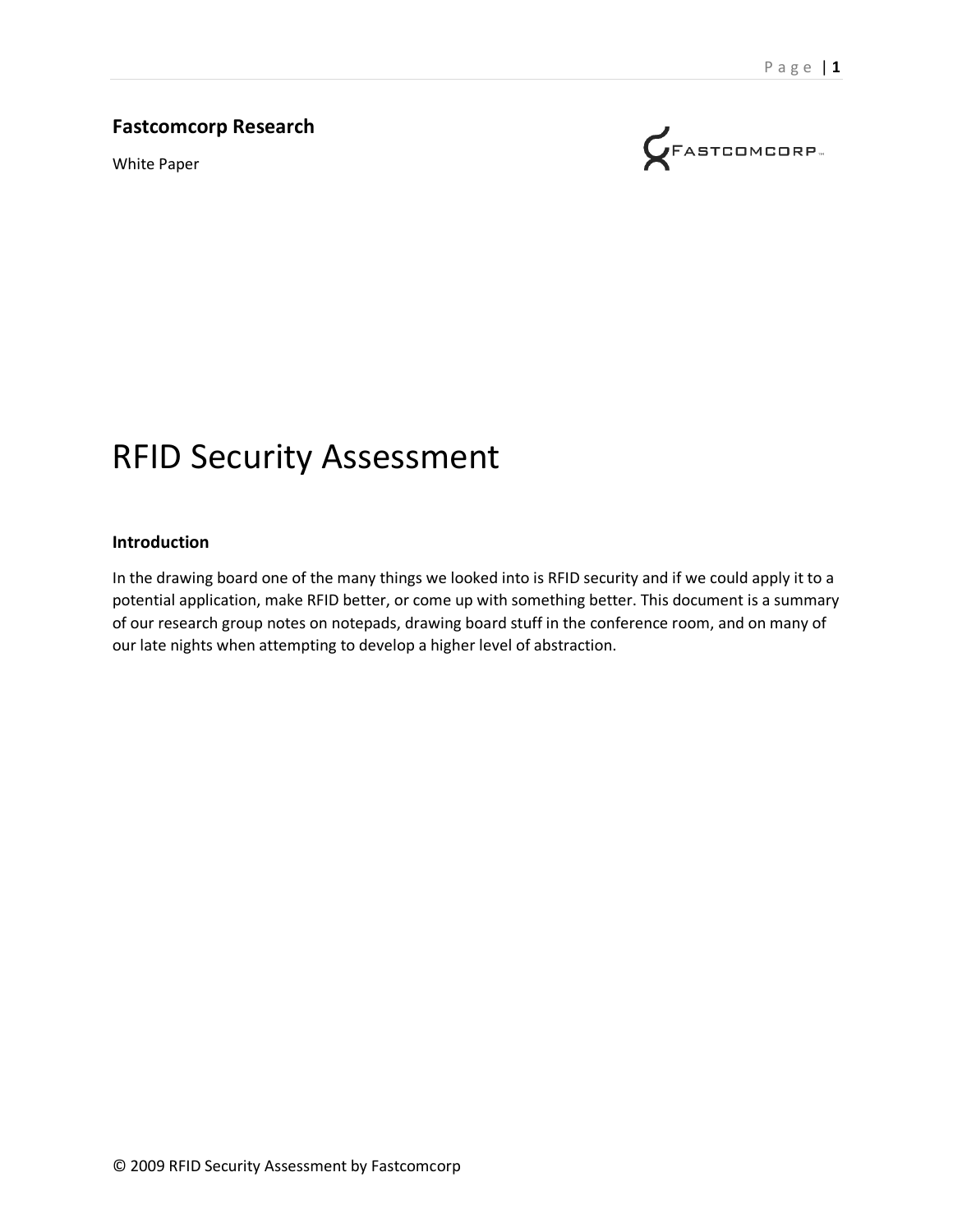Radio frequency identification (RFID) is a means of automatic identification that uses radio waves to detect, track, identify, and thus manage a variety of objects. You have one device sending the radio waves looking for a response. The other device is a tag. Each tag consists of an antenna constructed from a small coil of wires and a microchip used to store information electronically about the object.

RFID technology is everywhere, now in keycards to access a building, track packages, and now RFID tags are being distributed to pay for tolls in cities. One of the biggest surprises about RFID we found that this technology has been around for 60 years. It was developed by Great Britain known as the IFF system that was utilized to distinguish between friendly and enemy aircrafts in the 1940's.

Our group biggest question was could we utilize RFID as a security token like a key to secure something important such as a software application. So we took a look at the RFID spectrum.

|                      | LF                         | <b>HF</b>                    | <b>UHF</b>                                                       | <b>MW</b>                            |
|----------------------|----------------------------|------------------------------|------------------------------------------------------------------|--------------------------------------|
| <b>Frequency</b>     | $30 - 300$ KHz             | 3-30 MHz                     | $300 - 1000$ MHz                                                 | 2-30 GHz                             |
| <b>Data Transfer</b> | Less 1Kbit/s per<br>second | Up to 25Kbit/s<br>per second | Up to 30Kibt/s<br>per second                                     | Up to 100 Kbit/s<br>per second       |
| Range                | Up to 1m                   | Up to 1.5m                   | 433 Mhz up to<br>100 <sub>m</sub><br>$865 - 956$ Mhz .5<br>$-5m$ | Active up to 15m<br>Passive up to 3m |
| <b>Application</b>   | Best for metal             | Best for close<br>proximity  | Best for long<br>range                                           | Best for fast data<br>transfer rates |

#### Vulnerabilities We Found

**Spoofing** – We found that it is possible to spoof an RFID chip by capturing the data of the valid tag remotely or nearby proximity then unto an empty tag.

**Cloning** – Copy and Paste data of a valid tag.

**Infection** – We found a white paper from some researchers that successfully reported that a virus can be embedded in a RFID tag to take down an entire RFID system down.

**Eavesdropping** – A risk exists that the communication between tag and reader can be eavesdropped when interrogated by an RFID reader from an attacker due to the tag no matter what emits data and a unique identifier.

### Tackling the Vulnerabilities

We came to the conclusion that it was not a safe bet to utilize RFID technology to secure something important because with great diligence of whatever counter measure was developed it could still be broken due to the tools available to break RFID security.